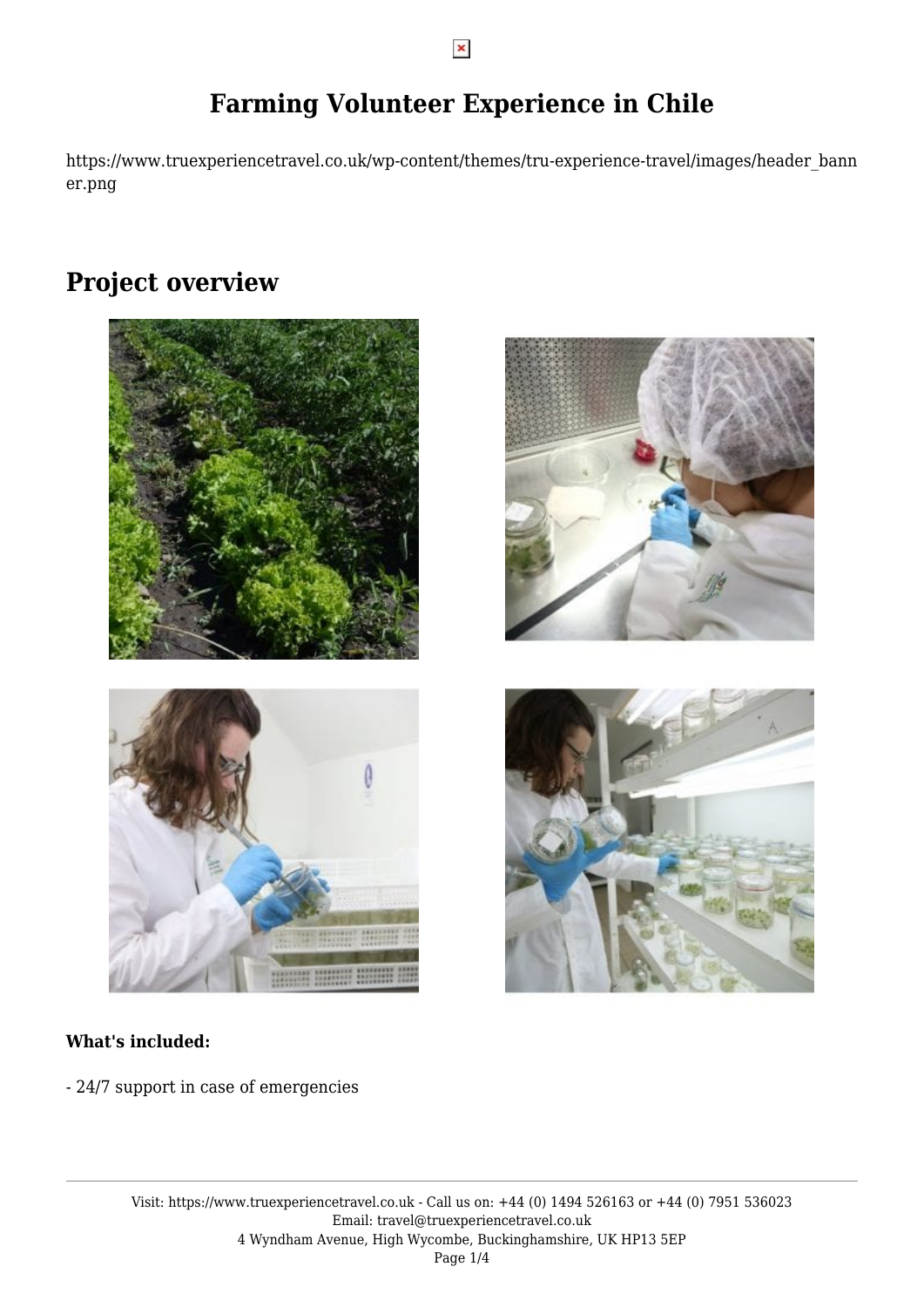#### $\pmb{\times}$

# **Farming Volunteer Experience in Chile**

https://www.truexperiencetravel.co.uk/wp-content/themes/tru-experience-travel/images/header\_bann er.png

- Accommodation
- Airport Pick up
- English speaking coordinator
- Meals
- Orientation

#### **What's not included:**

- Airport drop off
- Flights
- Travel insurance
- Vaccination
- Visa

# **Project itinerary**

The day will start with a good breakfast then you'll be working on the farm until lunch. You'll then return to the farm and work through until dinner. After this, your time will be your own to socialise, relax or investigate your surroundings etc.

You can expect to be working between four to five hours a day in the morning and afternoons. Each day your tasks will vary according to what needs done on your project, but you will not be asked to do anything outwith your ability. Support and guidance are provided by our project coordinator, so if you have any questions, just ask!

## **Mandatory Orientation Day**

On the Monday of your first week at this location, you will join our orientation day, to get used to your new surroundings and local culture. Your programme will continue as usual from Tuesday onward throughout the rest of the week.

## **Schedule**

- Introduction meeting, House rules, Setting Expectations, Health and Safety Advice and handling of documents.
- Chilean Do's and Don'ts, Chilean Culture Lessons and Spanish language Classes.
- Tour around the compound and local area; where to find local shops, and arrange a sim-card if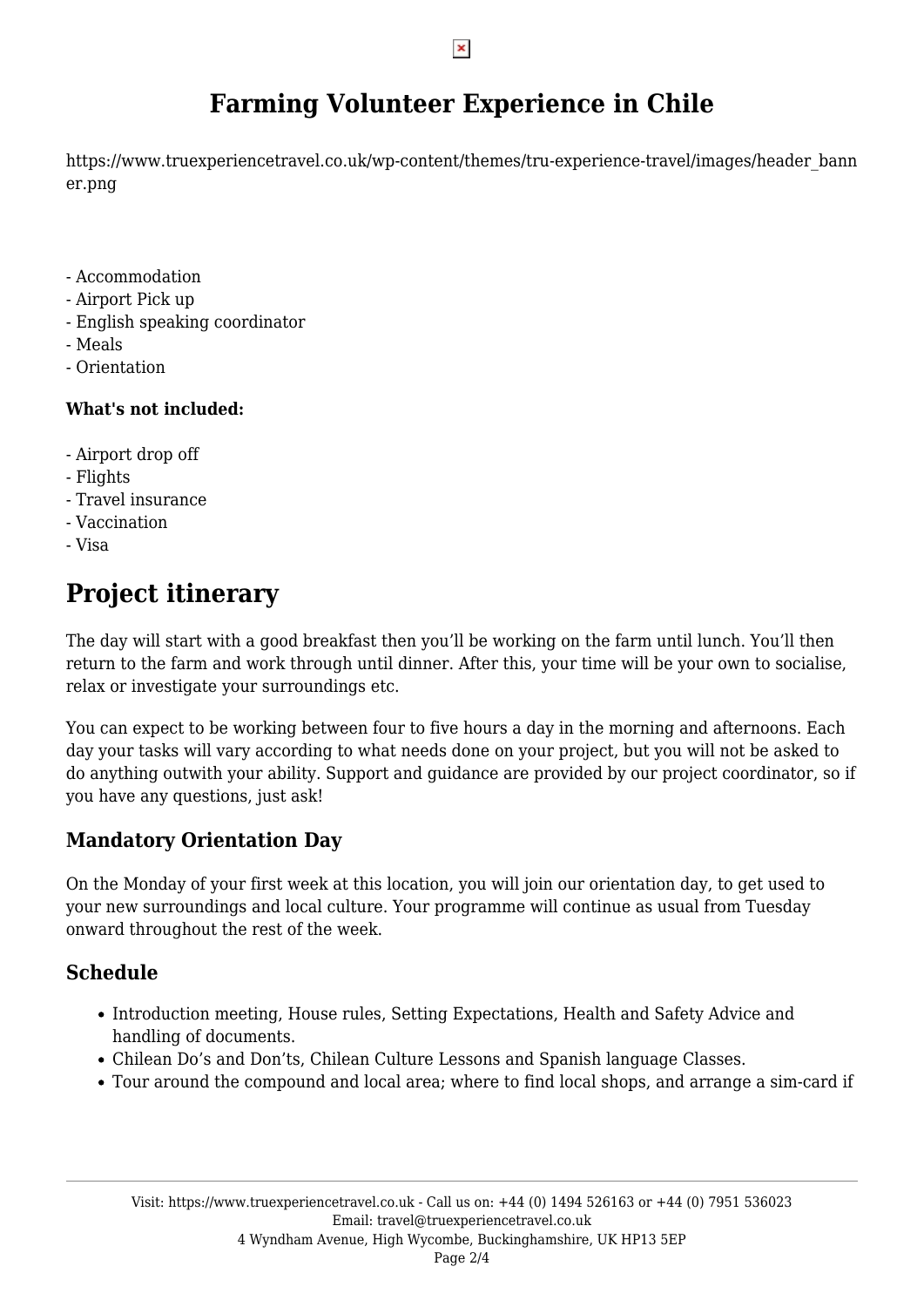#### $\pmb{\times}$

# **Farming Volunteer Experience in Chile**

https://www.truexperiencetravel.co.uk/wp-content/themes/tru-experience-travel/images/header\_bann er.png

necessary.

- Lunch
- Village Walking Tour.

## **Daily Schedule**

### **Monday to Friday**

- Breakfast
- Farming Volunteer Experience 2-3 hours
- Lunch
- Farming Volunteer Experience 2-3 hours
- Dinner

**Please note:** This schedule can be changed and/or amended depending on weather conditions, local conditions and unforeseen circumstances.

### **Evenings and Weekends**

Your free time is yours to do as you wish. Freel free to head off exploring further afield, or simply hang back with other volunteers at our accommodation.

## **Places to Visit**

There are a lot of things for you to do over the weekends or on your free days. You can explore some amazing waterfalls, or even make your way to the Andes, hire some skis and hit the snow. Since the Andean Mountains are not that far away from Coihueco, it's also the perfect trip to take over the weekend.

If you don't feel like skiing, there are plenty of great trekking routes to take in the beautiful scenery around you. Further, you'll find national parks and hot springs close to Coihueco for you to explore.

And if you want to travel further afield, why not visit Santiago, Chile's capital, over the weekend? It usually takes about 6 hours by mini-van or bus from Coihueco and is a great way to see the country!